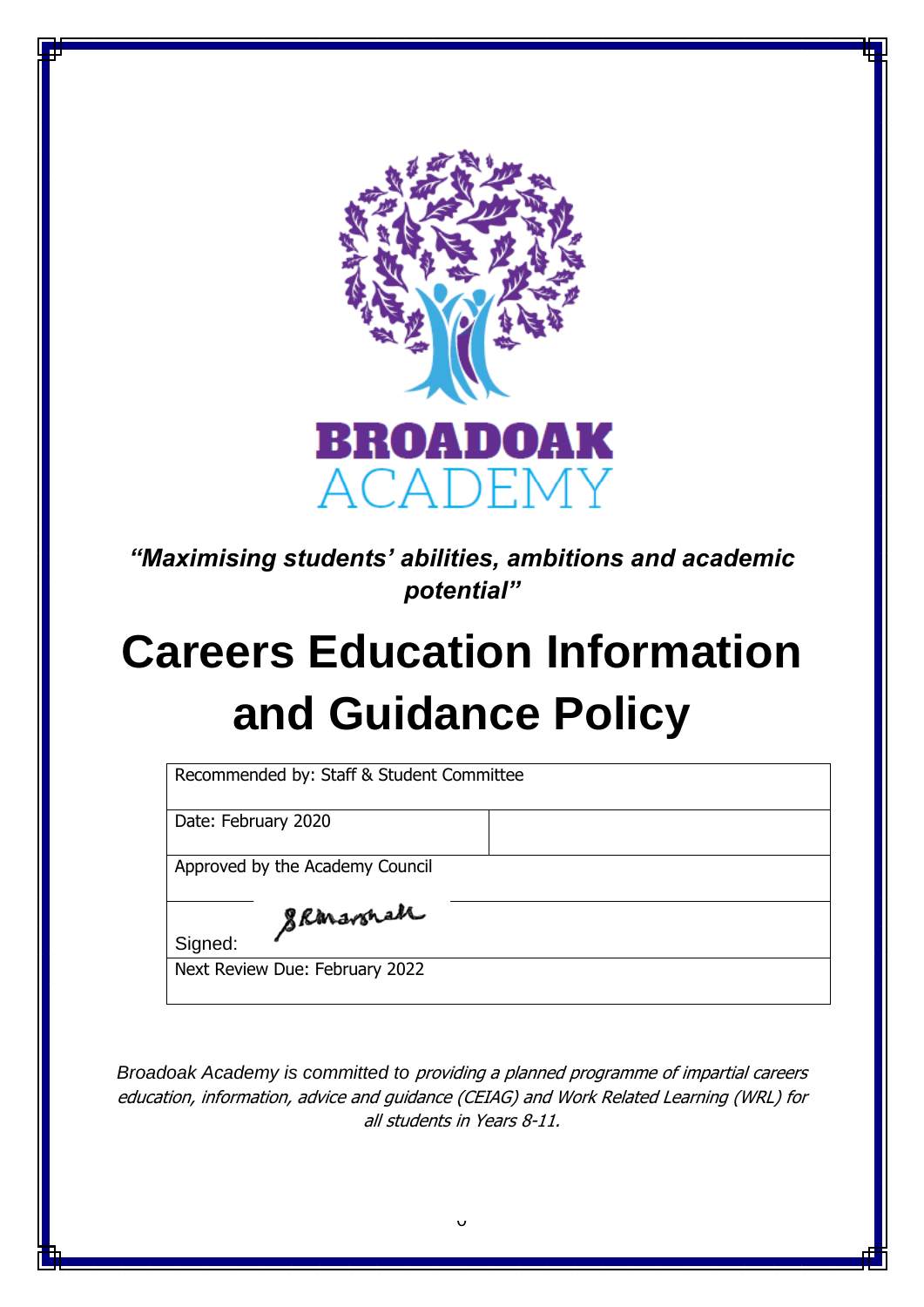## **Rationale**

At Broadoak Academy we recognise that all schools have a statutory duty to ensure that all registered pupils at the Academy are provided with independent careers education information and guidance from Year 8, 12-13 year olds, to Year 11, 15-16 year olds (Section 42A and section 45A of the Education Act 1997, Careers guidance and inspiration in schools Statutory guidance for governing bodies, school leaders and school staff - March 2015). Careers education and guidance programmes make a major contribution to preparing young people for the opportunities, responsibilities and experiences of life. All young people at Broadoak will benefit from a planned programme of activities that will help them to choose the 11-19 pathways that are right for them, to be able to sustain employability through their working lives and to aspire to lifelong wellbeing and happiness.

## Aims:

To integrate the Broadoak CEIAG programme into students' experience of the whole curriculum and be based on a partnership with students and their parents / carers.

To raise aspirations and broaden horizons, challenging stereotype and promoting equality and diversity.

To provide a careers programme that includes careers education activities.

To provide careers IAG activities (including group work within Year 9 World of Work Day and individual mock interviews during Year 11 Moving On Day).

To provide information and research activities through organisations such as Careers Pilot.

To provide Work Related Learning opportunities (including Young Enterprise and 5 days Work Experience for Year 10 with preparation and follow-up taking place in PSHCE lessons and other appropriate parts of the curriculum).

To provide events, enrichment activities (visits to FE Colleges, Careers Convention, Higher Education establishments and activities from Apprenticeship Providers) and Vocational Educational opportunities.

To provide a programme that is personalised to ensure progression through activities that are appropriate to students' stages of career learning, planning and development.

To provide contact with employers, who are enthusiastic and passionate about their own careers, to inspire students and also challenge pre-conceived ideas about jobs.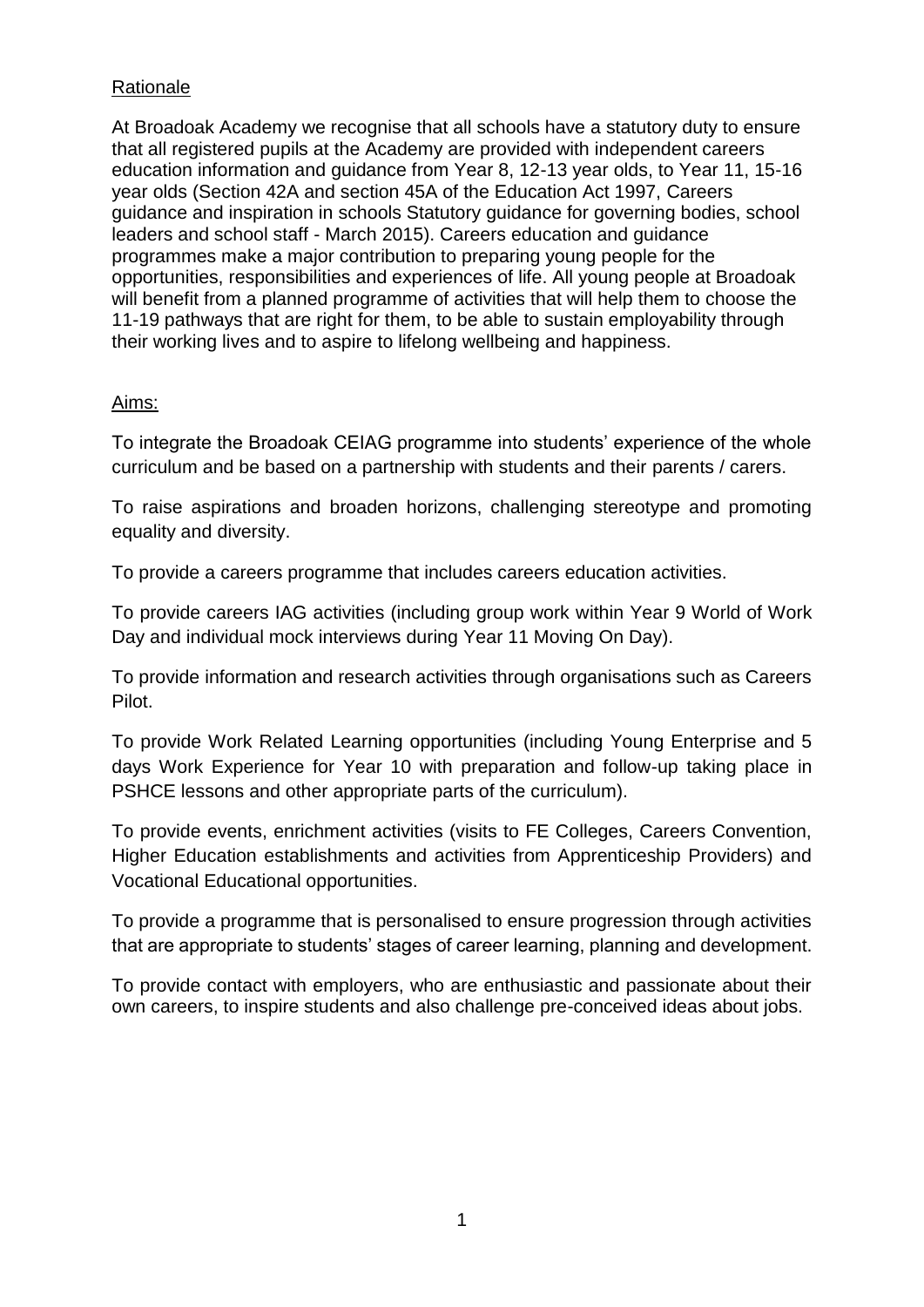## **Commitment**

Broadoak is committed to providing a planned programme of impartial careers education, information, advice and guidance (CEIAG) and Work Related Learning (WRL) for all students in Years 8-11, in partnership with the Youth Employment Service (YES), Weston College and Bridgwater College.

As outlined in the statutory guidance '*Every child should leave school prepared for life in modern Britain, this means ensuring academic rigour supported by excellent teaching, and developing in every young person the values, skills and behaviours they need to get on in life'.* 

Broadoak Academy will work the local authority (YES) to identify young people who are in need of targeted support or who are at risk of not participating post-16. We aim to secure face-to-face careers guidance where it is the most suitable support for young people to make successful transitions.

## Links with other policies

The policy for CEIAG supports and is underpinned by Broadoak's annual School Improvement and Development plan and a range of key policies especially those for PSHCE, and Teaching and Learning.

### **Leadership**

The Principal and Academy Councillors have overall responsibility for CEIAG / WRL provision. The Assistant Principal for CEIAG / WRL is the senior leader who oversees the work of CEIAG / WRL within the Academy. The Assistant Principal's role is far reaching and requires the ability to liaise with members of staff of all levels, parents, organisations and people outside of the Academy. The appointed Careers lead will drive forward careers provision and student aspirations working alongside the Assistant Principal for CEIAG / WRL.

It also requires:

- The ability to keep up to date with CEIAG / WRL policies at national level.
- The ability to tailor the curriculum to the needs of the current cohort.
- The Leadership of teams such as Tutors, Subject Teams and Student Support Staff in preparing students for further education and employment.
- The oversight of the provision for information relevant to WRL and career progression.
- The oversight of and the work of Broadoak's designated careers advisor.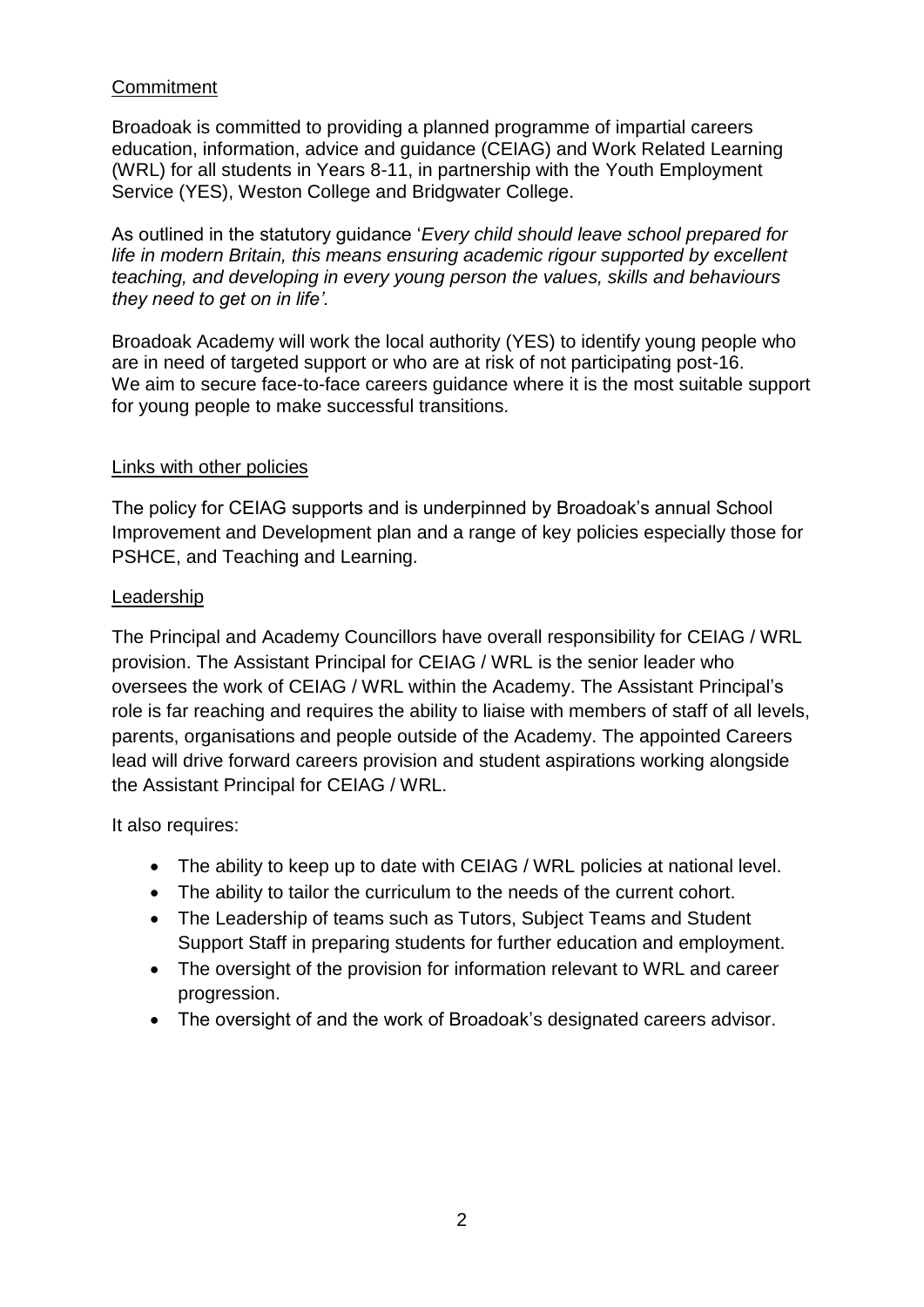# **Responsibility**

We believe that promoting Careers Education Information and Guidance is the whole Academy's responsibility.

| Academy<br>Community                        | Responsibility                                                                                                                                                                                                                                                                                               |
|---------------------------------------------|--------------------------------------------------------------------------------------------------------------------------------------------------------------------------------------------------------------------------------------------------------------------------------------------------------------|
| Governing Body                              | The Principal and Academy Councillors have overall<br>responsibility for CEIAG / WRL provision.                                                                                                                                                                                                              |
| Principal                                   | As above including: Supporting the Assistant Principal who<br>oversees the work of CEIAG / WRL within the Academy. The<br>Assistant Principal's role is far reaching and requires the ability<br>to liaise with members of staff of all levels, parents,<br>organisations and people outside of the Academy. |
| Senior Leadership<br>and Management<br>Team | To support the Principal as above and offer support to the<br>Assistant Principal who oversees the work of CEIAG / WRL<br>within the Academy.                                                                                                                                                                |
| <b>Careers Lead</b>                         | To support the teaching and support staff with careers<br>provision and delivery. To support and provide feedback to the<br>Assistant Principal who oversees the work of CEIAG / WRL.                                                                                                                        |
| <b>Staff</b>                                | All staff contribute to CEIAG / WRL through their roles as tutors<br>and subject teachers. Specialist sessions are delivered by<br>Tutors through the PSHCE programme and external agencies<br>e.g. FE Colleges, YES and Local Employers. Administration<br>support is provided within the Core Team.        |
| Parents / carers                            | Parental involvement is encouraged at all stages. All online<br>resources are easily accessed through the links on the<br>Academy website. Parents and carers are kept up to date with<br>careers related information through letters, newsletters and at<br>open evenings.                                  |
| <b>Students</b>                             | Students are encouraged to participate in CEIAG / WRL<br>activities to develop their personal skills and qualities and<br>prepare for Post 16 opportunities.                                                                                                                                                 |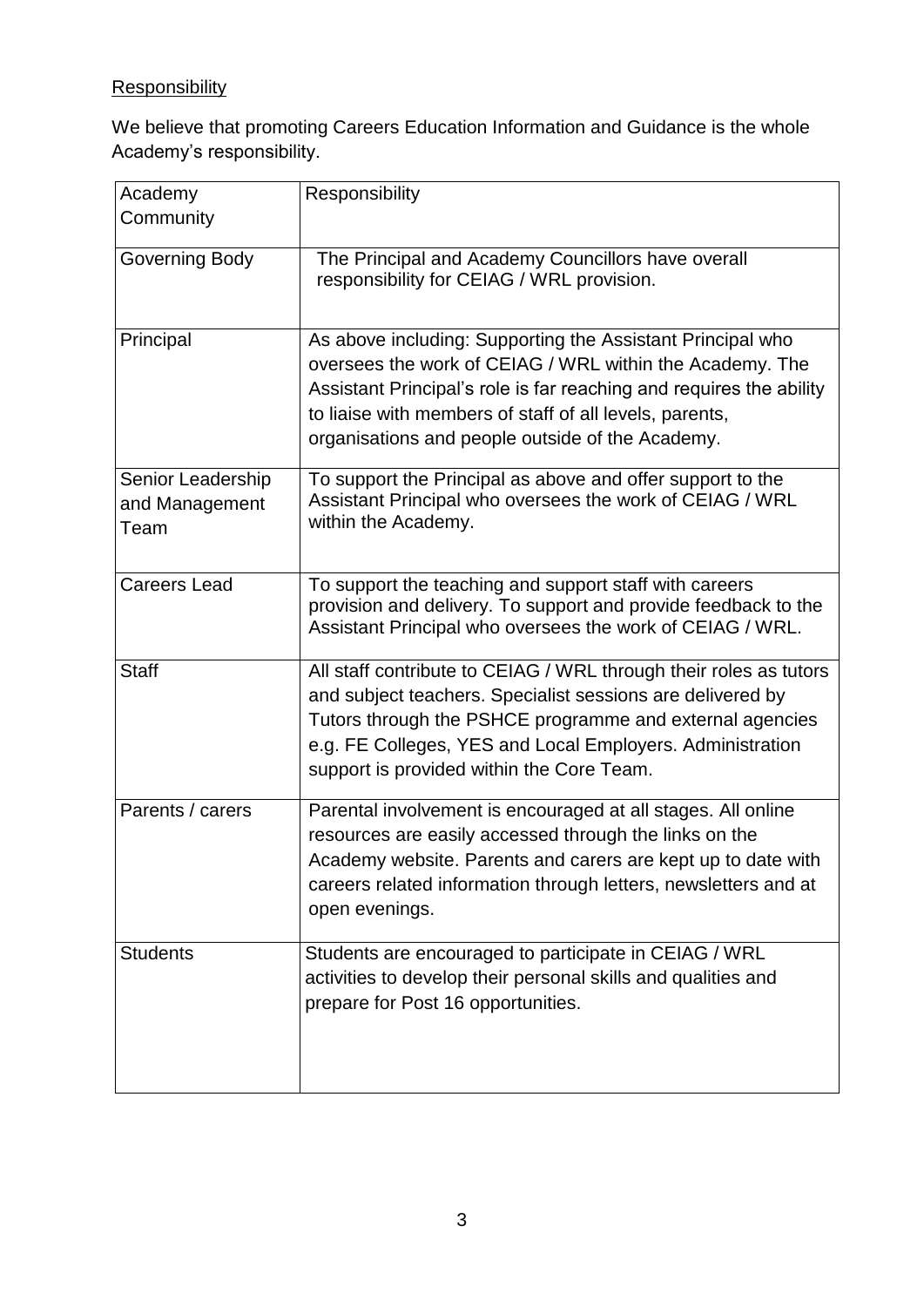## Monitoring, review and evaluation

The Careers programme is reviewed biennially by the Careers Lead responsible for CEIAG, using DfE guidance and local authority network meetings to identify areas for improvement. Students are actively involved in the planning, delivery and evaluation of activities through the Student Council, and student voice (e.g. Year 11 Exit Questionnaire, Further Education Visits and Curriculum Workshops). Evidence is fed into the Broadoak self-evaluation process, and School Improvement and Development Plan, and a report is submitted to the Senior Leadership Team and Academy Councillors. Action research evaluation of different aspects of CEIAG is undertaken regularly. The Careers Lead will also use the Compass evaluation tool to ensure the school remains on track to achieve all 8 of the Gatsby Benchmarks.

Broadoak will assess their success in supporting students to take up education or training which offers good long term prospects. The use of RONI and Destination Measures Data supports the Academy in tracking and monitoring the post 16 pathways and those students at risk of becoming NEET.

# **Appendix 1 - CEIAG Programme aims and outcomes**

## **Aims**

To enable all students to develop the self-knowledge and skills that they need to take charge of their personal and career development.

To be an integral part of the Broadoak Curriculum.

To contribute to wider Broadoak action to raise aspirations, improve motivation, develop key and other employability skills and illustrate the relevance of subject studies in future life.

To promote equal opportunities and to challenge stereotypical thinking and attitudes.

To enable students to understand that a career is a personal journey that includes learning, work and career breaks (both planned an unplanned), and that all career decisions involve making choices about learning and lifestyles.

To ensure that students (and their parent / carers) receive appropriate information and guidance, especially at key decision and transition points.

# **Outcomes**

## **Key Stage 3: By the end of this key stage, all students will have:**

A better understanding of themselves (personal characteristics, abilities, interests, potential weaknesses and limitations).

Used the Careers Pilot programme, activities and links on Show My Homework to research information about opportunities, and use the information to help them make choices about post-14 courses and learning programmes.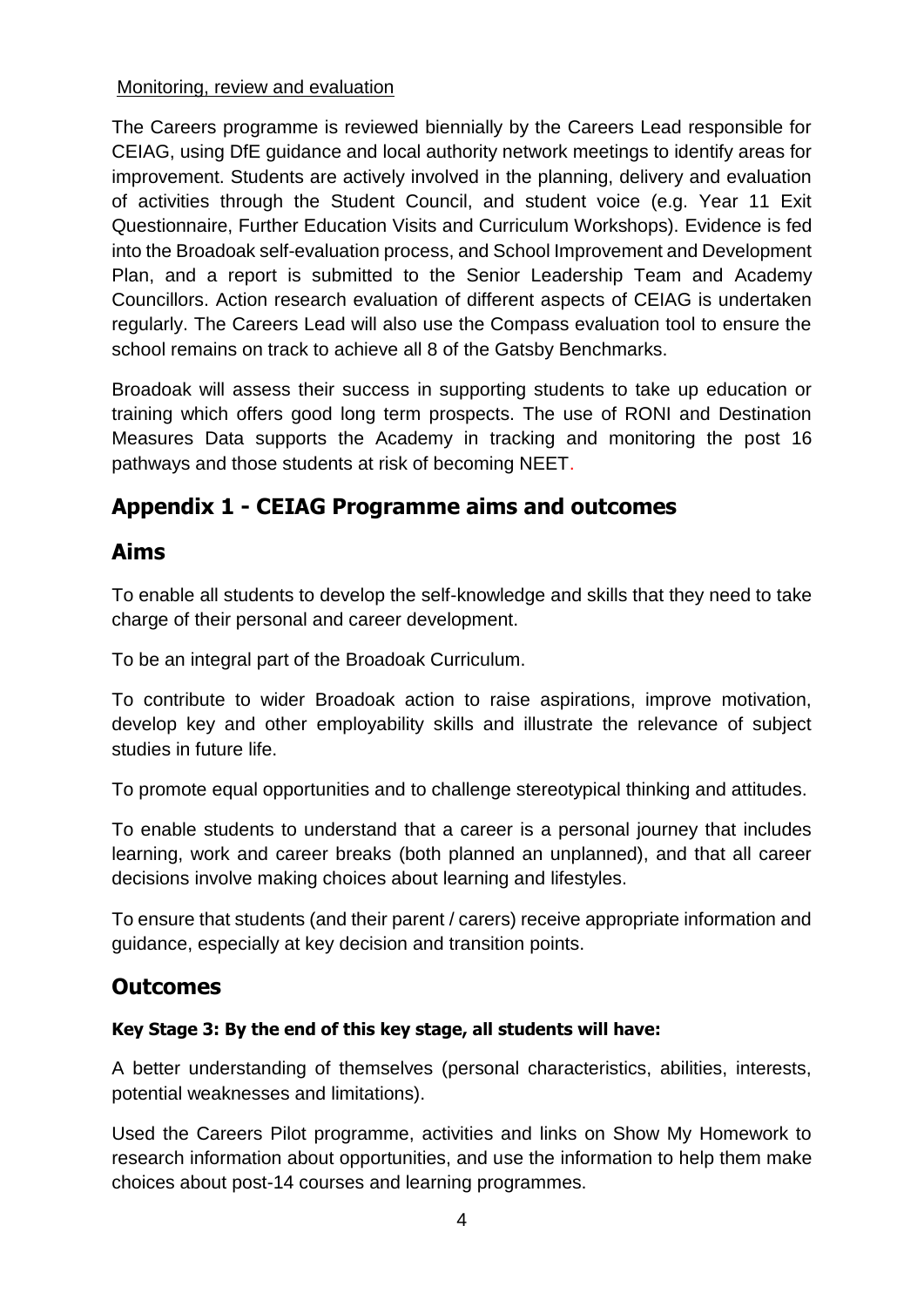Received appropriate advice and guidance on post-14 choices.

## **Key Stage 4: By the end of this key stage, all students will have:**

Enhanced their self-knowledge, career management and other employability skills.

Used the Careers Pilot programme, and other on-line resources (see 'Help with making choices') to investigate future choices and explore alternative routes to their goals.

Accessed advice, guidance and support to help them firm up their choices and think about the implications.

Gained direct experience of work.

Chosen and applied for an appropriate Post-16 opportunity.

Made a back-up plan in case things go better or worse than expected.

## **Appendix 2 - Preparing for Life in Modern Britain**

Through the PSHCE programme all students will develop an understanding of different types of work and the skills and qualities required to be successful in a workplace. Students will also be given opportunities to be enterprising and work with others. They will find out about careers and the World of Work to develop hopes and aspirations for the future.

**In Year 7** this includes meeting with and talking to speakers from the World of Work and learning how to use Careers Pilot for career planning.

**In Year 8** students develop skills and qualities needed to be successful in the world of work and recognise the qualities and skills needed for employability. They complete these activities through the Jigsaw PSHE programme

**In Year 9** students prepare for their Key Stage 4 Option Choices through Careers research, Qualifications and Pathways and what employers want. This includes participating in World of Work Day where a range of Employers come into school to work with students. From this students develop an understanding on how to make plans and decisions carefully to help get the qualifications, skills and experience they need.

**In Year 10** students will find out about what makes a good business, how effective researching and networking may increase recruitment opportunities, understand health and safety in the work place and writing applications. There will be a focus on Work Experience (WEX) preparation and then participating in five days of Work Experience with an employer. They also experience an understanding of different post 16 options through College Taster Days

**In Year 11** students develop a broader understanding of different post 16 and post 18 options. They begin to make judgements from a wide range of sources, including impartial advice and guidance, about their future. They develop a wide range of skills and achievements to demonstrate positive characteristics and qualities to future